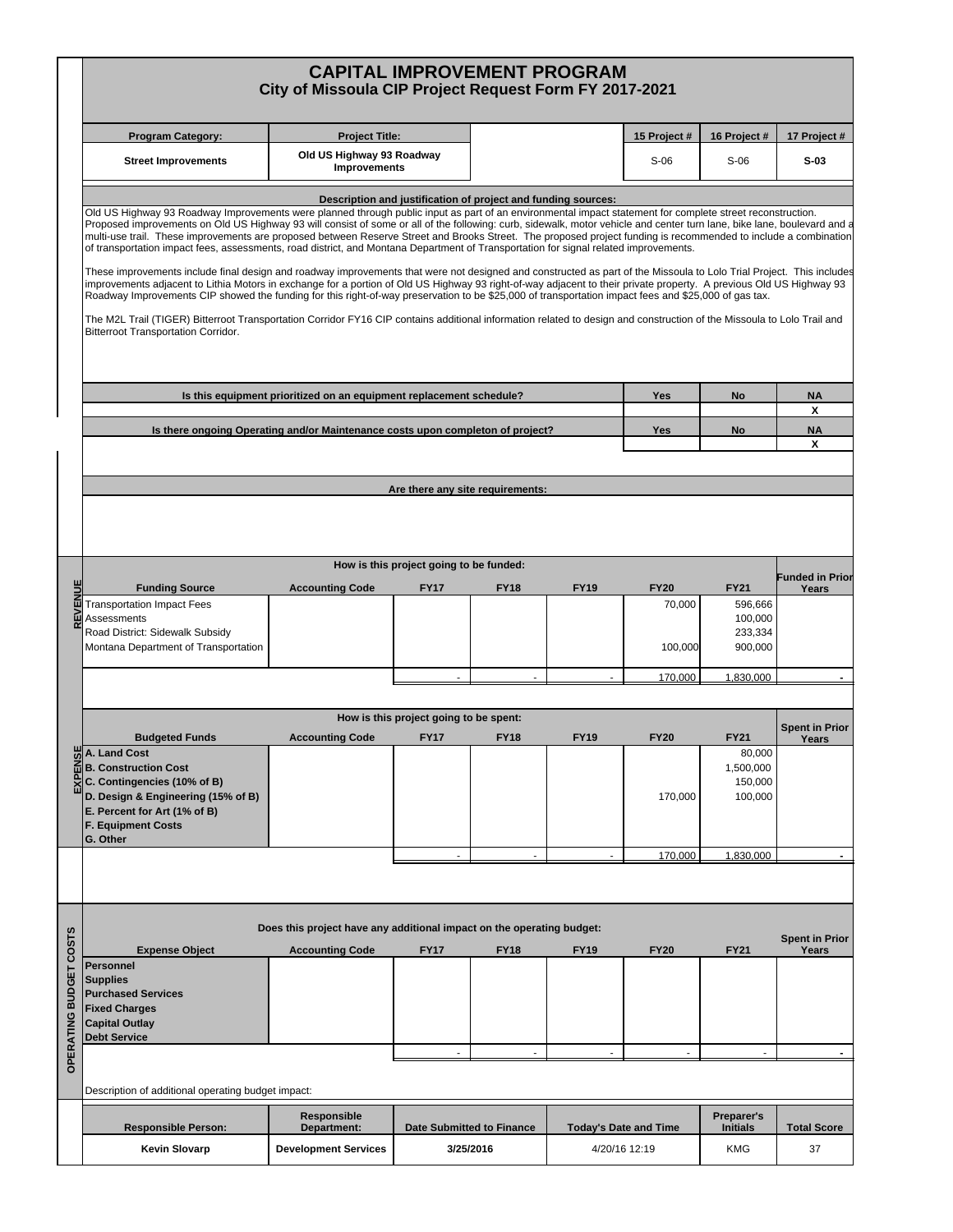| <b>CAPITAL IMPROVEMENT PROGRAM</b>                                                                                                                                                                                                                                                     |                       |                              |                                                                                                                                                                                                                       |                |                              |  |  |  |  |  |  |  |
|----------------------------------------------------------------------------------------------------------------------------------------------------------------------------------------------------------------------------------------------------------------------------------------|-----------------------|------------------------------|-----------------------------------------------------------------------------------------------------------------------------------------------------------------------------------------------------------------------|----------------|------------------------------|--|--|--|--|--|--|--|
| <b>Project Rating</b><br>(See C.I.P. Instructions For Explanation of Criteria)                                                                                                                                                                                                         |                       |                              |                                                                                                                                                                                                                       |                |                              |  |  |  |  |  |  |  |
| <b>Program Category:</b>                                                                                                                                                                                                                                                               | <b>Project Title:</b> |                              | $S-06$                                                                                                                                                                                                                |                |                              |  |  |  |  |  |  |  |
| Old US Highway 93 Roadway<br><b>Street Improvements</b><br>Improvements                                                                                                                                                                                                                |                       |                              |                                                                                                                                                                                                                       |                | $S-03$                       |  |  |  |  |  |  |  |
| <b>Qualitative Analysis</b>                                                                                                                                                                                                                                                            |                       | Yes                          | <b>Comments</b><br>No                                                                                                                                                                                                 |                |                              |  |  |  |  |  |  |  |
| 1. Is the project necessary to meet federal,<br>state, or local legal requirements? This cri-<br>terion includes projects mandated by Court<br>Order to meet requirements of law or other<br>requirements. Of special concern is that the<br>project be accessible to the handicapped. |                       |                              | X                                                                                                                                                                                                                     |                |                              |  |  |  |  |  |  |  |
| 2. Is the project necessary to fulfill a con-<br>tractual requirement? This criterion includes<br>Federal or State grants which require local<br>participation. Indicate the Grant name and<br>number in the comment column.                                                           |                       |                              | X                                                                                                                                                                                                                     |                |                              |  |  |  |  |  |  |  |
| 3. Is this project urgently required? Will de-<br>lay result in curtailment of an essential ser-<br>vice? This statement should be checked<br>"Yes" only if an emergency is clearly indi-<br>cated; otherwise, answer "No". If "Yes",<br>be sure to give full justification.           |                       |                              | X                                                                                                                                                                                                                     |                |                              |  |  |  |  |  |  |  |
| 4. Does the project provide for and/or im-<br>prove public health and/or public safety?<br>This criterion should be answered "No" un-<br>less public health and/or safety can be<br>shown to be an urgent or critical factor.                                                          |                       |                              | X                                                                                                                                                                                                                     |                |                              |  |  |  |  |  |  |  |
| <b>Quantitative Analysis</b>                                                                                                                                                                                                                                                           |                       | Raw<br><b>Score</b><br>Range | <b>Comments</b>                                                                                                                                                                                                       | Weight         | <b>Total</b><br><b>Score</b> |  |  |  |  |  |  |  |
| 5. Does the project result in maximum<br>benefit to the community from the<br>investment dollar?                                                                                                                                                                                       |                       | $(0-3)$<br>3                 | This project preserves right-of-way and constructs roadway improvements to future alignment of<br>the Miller Creek FEIS preferred alternative. The project leverages Montana Department of<br>Transportation dollars. | 5              | 15                           |  |  |  |  |  |  |  |
| 6. Does the project require speedy<br>implementation in order to assure its<br>maximum effectiveness?                                                                                                                                                                                  |                       | $(0-3)$<br>1                 | The project provides safety and mobility enhancements to the traveling public, area residents<br>and business owners.                                                                                                 | $\overline{4}$ |                              |  |  |  |  |  |  |  |
| 7. Does the project conserve energy,<br>cultural or natural resources, or reduce<br>pollution?                                                                                                                                                                                         |                       | $(0-3)$<br>$\overline{2}$    | This project expands roadway capacity thereby reducing vehicle emissions and pollution.<br>Receiving right-of-way from Lithia Motors preserves a corridor for future expansion of the<br>roadway.                     | 3              | 6                            |  |  |  |  |  |  |  |
| 8. Does the project improve or expand<br>upon essential City services where such<br>services are recognized and accepted as<br>being necessary and effective?                                                                                                                          |                       | $(0-2)$<br>$\mathbf{1}$      | The project provides increased efficiency of the transportation system and allows commuters<br>and City residents to effectively access businesses and residences in the area.                                        | 4              | $\overline{4}$               |  |  |  |  |  |  |  |
| 9. Does the project specifically relate to the<br>City's strategic planning priorities or other<br>plans?                                                                                                                                                                              |                       | $(0-3)$<br>2                 | The project ensures future capacity of the roadway, promotes Complete Streets, and provides a<br>place for all modes of transportation.                                                                               | 4              | 8                            |  |  |  |  |  |  |  |
|                                                                                                                                                                                                                                                                                        |                       |                              | <b>Total Score</b>                                                                                                                                                                                                    |                | 37                           |  |  |  |  |  |  |  |